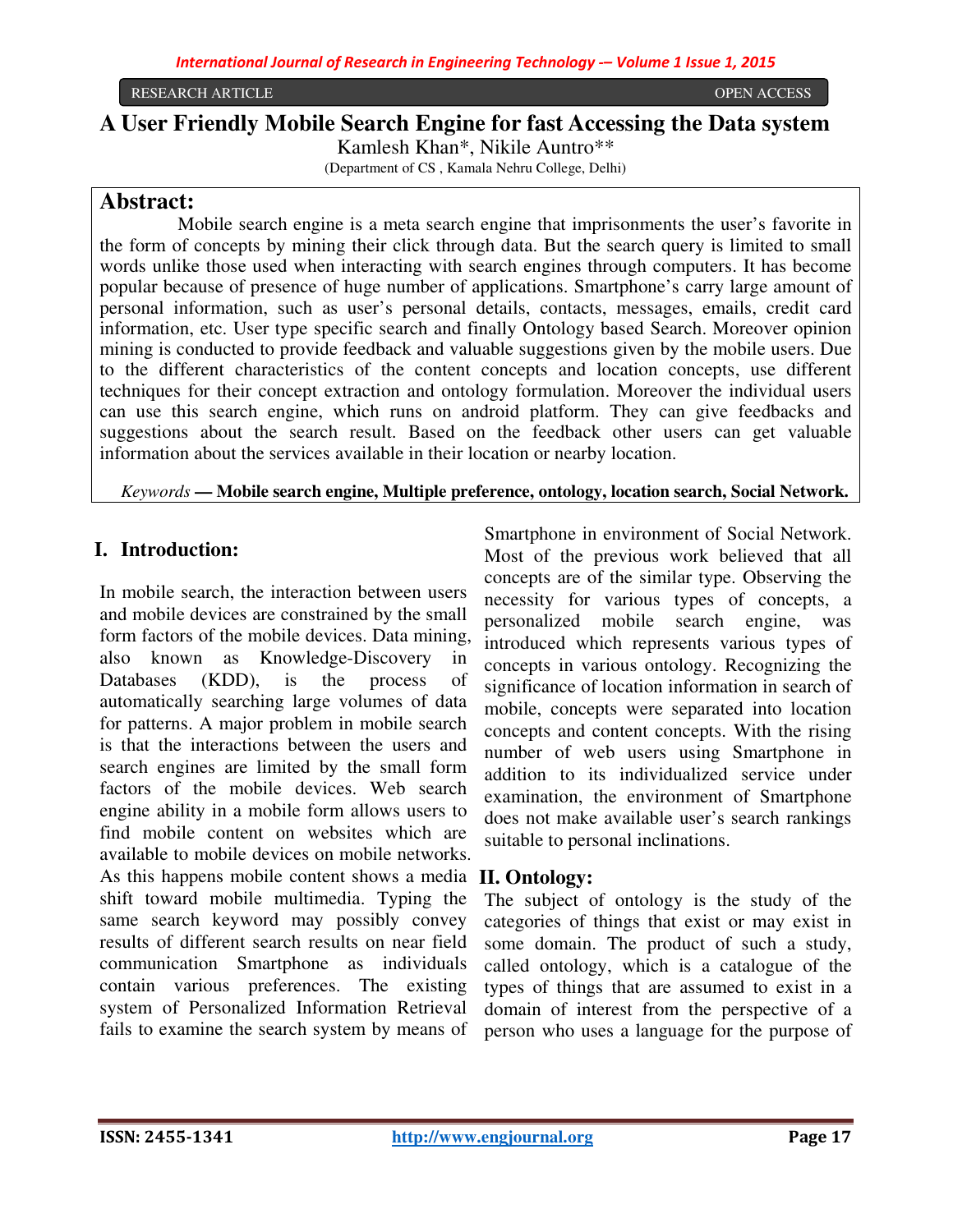#### *International Journal of Research in Engineering Technology International Technology -– Volume 1 Issue 1, 2015*

talking about domain. The relation between Ontology's and data mining in two manners. One common approach involves dividing the extant subjects and predicates into groups called categories. Of course, such lists of categories differ widely from one another, and it is through the co-ordination of different categorical schemes that ontology relates to such fields as library science and artificial intelligence. Such an understanding ontological categories, however, is merely taxonomic, classificatory. 1 involves dividing the<br>predicates into groups<br>course, such lists of<br>the proper and ordination of different<br>nat ontology relates to<br>science and artificial

#### Domain Ontology:

 many ontologies have in common in both computer science and in philosophy is the representation of entities, ideas, and events, along with their properties and relations, according to a system of categories. In both fields, there is considerable work on problems of ontological relativity(e.g. Quince and Kraken inphilosophy, Sowa and Guarino incomputer

science),anddebates concerning whether a normative ontology is viable (e.g., debates over foundationalism in philosophy, and over the Cyc project in AI). Differences between the two are largely matters of focus. Computer scientists are more concerned with establishing fixed, controlled vocabularies, while philosophers are more concerned with first principles, such as whether there are such things as fixed essences or whether entities must be ontologically more primary than processes. cording to a system of categories. In both<br>elds, there is considerable work on problems<br>from the computer<br>distrivity (e.g. Quince and Kraken inphilosophy,<br>lowa and Guarino incomputer<br>tience), and<br>debates concerning whether

### **Metadata Ontology:**

 As Spyns et al. affirm ontologies in current computer science language are computer resources that represent agreed domain semantics. Unlike data models, the fundamental asset of ontologies is their relative resources that represent agreed domain<br>
semantics. Unlike data models, the fundamental<br>
asset of ontologies is their relative<br>
independence of particular applications, i.e., an ontology consists of relatively generic

knowledge that can be reused by different kinds of applications/tasks.

## **Axiomatized ontology:**

 distinguishes subtypes by axioms and definitions stated in a formal language, such as logic or some computer-oriented notation that can be translated to logic.

### **III.System Overview**

#### **i)OBPMSE Client:**

OBPMSE. The user preferences are organized in an ontology-based, multifacet user profile, used to adapt a personalized ranking function which in turn used for rank adaptation of future search results. we propose to define personalization effectiveness based on the entropies and use it to balance the weights between the content and location facets. In our design, the client collects and stores locally the clickthrough data to protect privacy, whereas heavy tasks such as concept extraction ,training, and reranking are performed at the OBPMSE server. OBPMSE provide client-server architecture and distribute the task to each<br>
individual component to decrease the individual component to decrease the complexity. knowledge that can be reused by different kinds<br>of applications/tasks.<br>**Axiomatized ontology:**<br>distinguishes subtypes by axioms and<br>definitions stated in a formal language, such as<br>logic or some computer-oriented notation



Fig1. OBPMSE Client-Server Architecture Server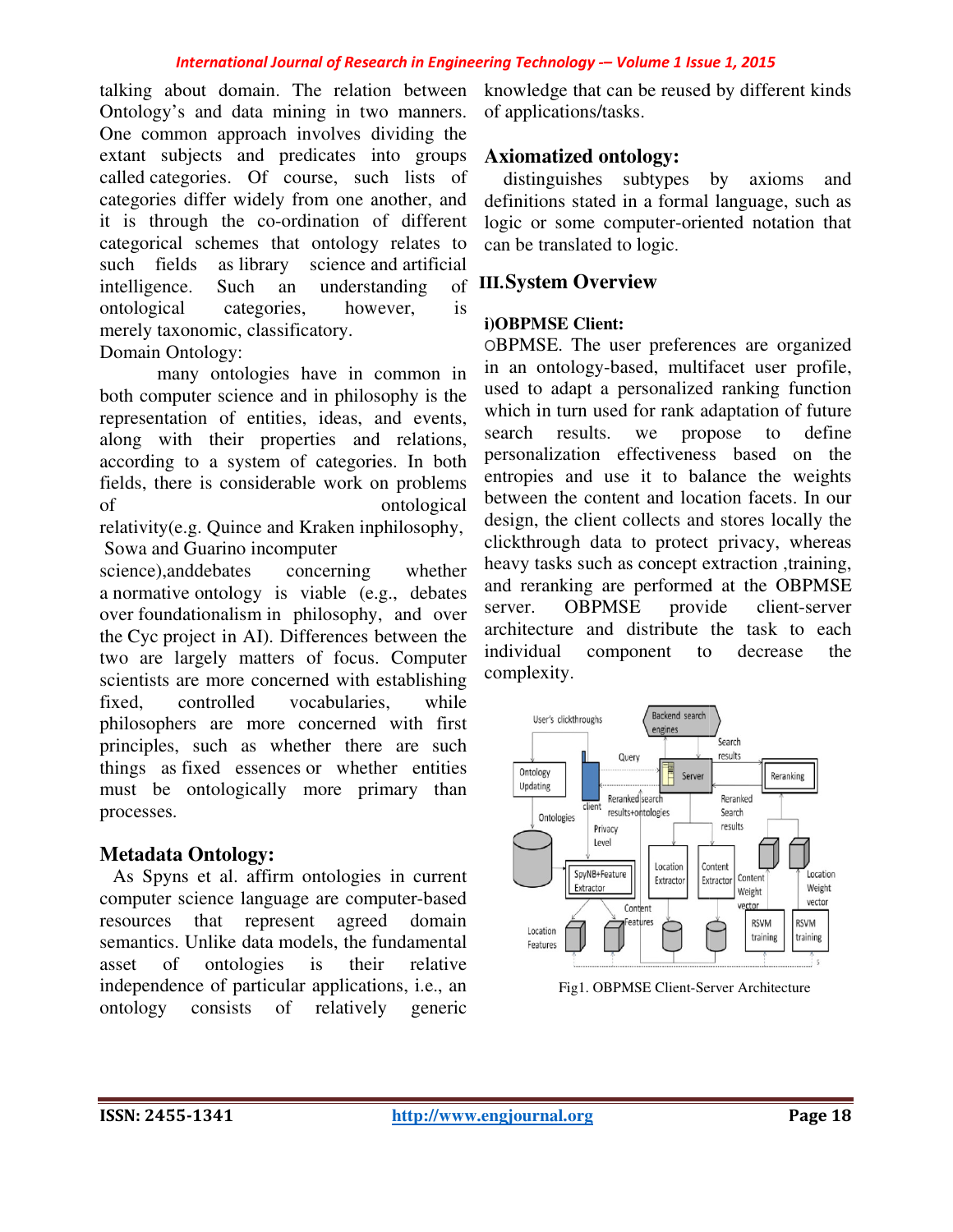Web search: This module is finished for content-based searches. When this selection is chosen by the user, the general results from the Google server area unit came to the uses mobile.

**Places search:** When I start looking for something in a new area, like a barbecue restaurant in Austin, I usually do quite a few searches. I might search for a list of restaurants and then search for details about each place, like which one has the best atmosphere. ething in a new area, like a barbecue<br>uurant in Austin, I usually do quite a few<br>ches. I might search for a list of restaurants<br>then search for details about each place,<br>which one has the best atmosphere.

## **Re-ranking the search results:**

When a user submits a question on the shopper, the question containing the users the shopper, the question containing the users content and placement preferences. Once the search results arcame by the server, supported whether or search question is content-based or location<br>
based mostly, the corresponding<br>
databases referred.The search results ar then based mostly, the corresponding databases referred. The search results ar then reranked in keeping with the bu burden vectors obtained from the RSVM coaching. not the a user submits a question on **V. Conclusion:**<br>the question containing the users To improve the r<br>placement preferences. Once the mobile telephone<br>results arcame by the technology based<br>poported whether or not the model is

## **Scope:**

The scope of the project is the information that contains a text reminder of the requested information as well as links to location, services and other interesting information in the personalized mobile search area that the user has searched on.

# **IV. System Design:**





To improve the mobile searching efficiency in mobile telephones, a personalized searching To improve the mobile searching efficiency in<br>mobile telephones, a personalized searching<br>technology based on subject-word customizing model is accessible, which is focused on the semantic association among subject words. A personalized mobile search engine with enhanced security using MAC (Message authentication Code) technique is proposed. We observed that security can be provided to the sensitive data on the phone by denying access to it from a remote server and message authentication code technique will prevent malicious users from launching denial of service attack. The experiments have been conducted on the Android Virtual Device. The Android device is remotely locked from a server and the device was set to restore factory to wipe the personal data from the device. We observed that security can be provided to the sensitive data on the phone by denying access to it from a remote server and message authentication code technique will prevent malicious users from launching denial of service attack. model is accessible, which is focused on the<br>semantic association among subject words. A<br>personalized mobile search engine with<br>enhanced security using MAC (Message<br>authentication Code) technique is proposed. We<br>observed t

## **VI. References**

[1] K.W.-T. Leung, D.L. Lee and Wang-Chien Lee, "Personalized Web search with location<br>preferences," IEEE 26th International preferences," IEEE 26th International